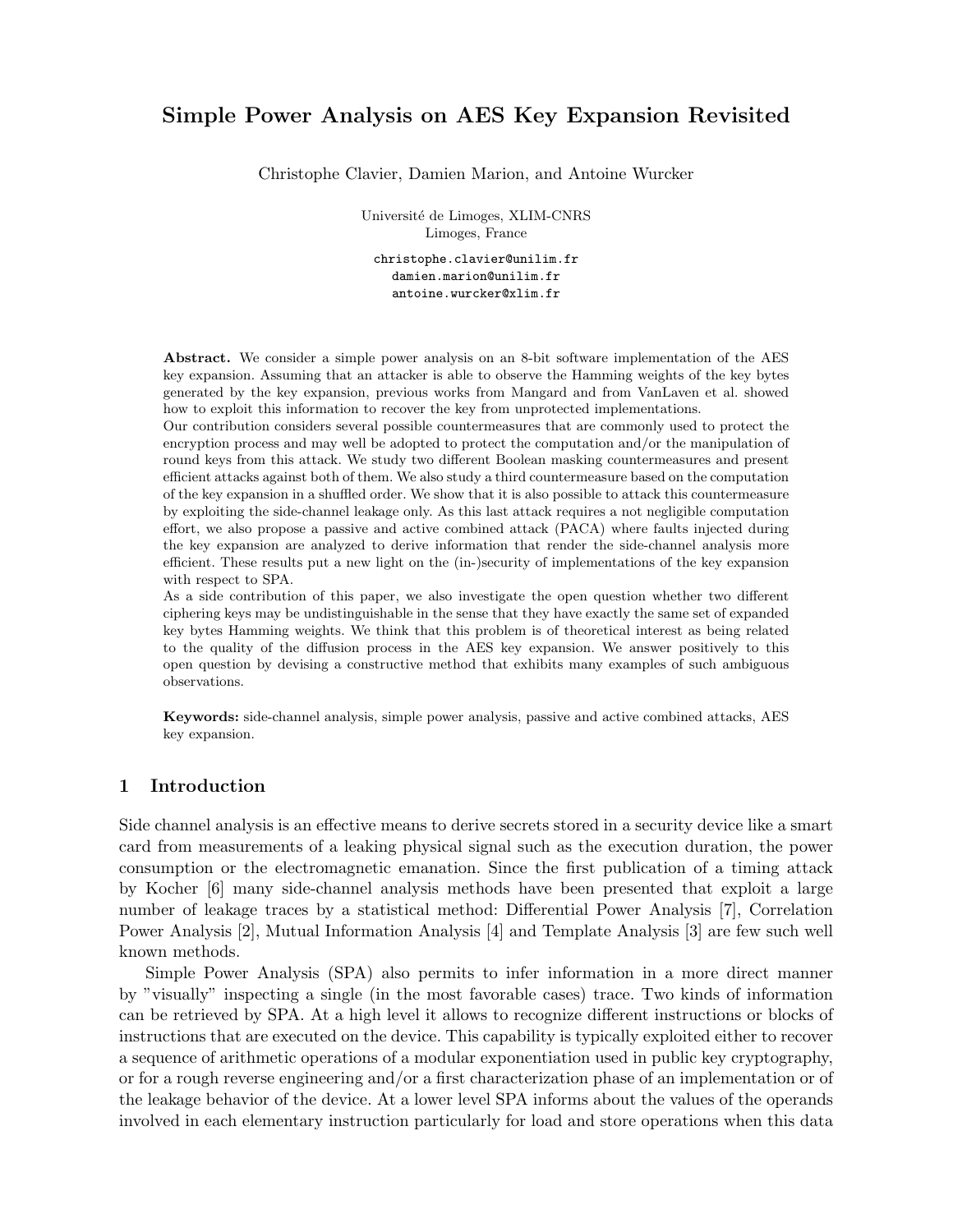is read from or written to the bus. The dependency between the value of a data and that of the power consumption that leaks when it is manipulated has early been studied [11, 9, 10] and in the classical models the power consumption is tightly linked either with the Hamming weight of the data or with the Hamming distance between this data and the value it replaces on the bus.

In this paper we consider an attacker that is able to infer the Hamming weights of the data manipulated by targeted instructions of a software AES implementation on an 8-bit microprocessor. Specifically the targeted data are the different bytes of the different round keys, while the targeted instructions may be located either in the AES key expansion process which computes these round keys, or in the AddRoundKey function which XOR the round keys with the current state of the encryption process. While the problem of inferring an AES key from the Hamming weights and the expanded key bytes has first been mentioned in [1], Mangard [8] was the first to describe such an attack which has later been improved by VanLaven et al. [13]. While the SPA on the AES key expansion described in these works only apply on naive unprotected implementations, we study in this paper to which extent this attack may be adapted to implementations featuring side-channel countermeasures. We consider three different scenarios where either a Boolean masking is applied to the round keys or the order of computation of the expanded key bytes is randomly shuffled. The masking countermeasure prevents the attacker from obtaining the Hamming weight of actual key bytes, while the shuffling countermeasure prevents him to precisely know to which key byte an observation is related.

The paper is organized as follows: The problem statement and a background on the related previous works are presented in Sect. 2. This section also considers the open problem whether two expanded keys may have the same of Hamming weights. Section 3 presents our main contribution where we describe attacks on three countermeasures. In the light of these results we give implementation recommendations in Sect. 4 while Sect. 5 concludes this work.

### 2 Problem Statement And Previous Work

Given a 16-byte ciphering key  $K$ , the AES key expansion derives eleven 16-byte round keys  $K_r$   $(r = 0, \ldots, 10)$  with  $K_0 = K$  and where individual bytes of  $K_r$  are denoted  $k_{r,i}$   $(i = 0, \ldots, 15)$ .

The expanded key  $\overline{K} = \{K_0, \ldots, K_{10}\}\$ is computed column by column by means of two types – a linear and a non-linear – of relations:

$$
k_{r,i} = k_{r-1,i} \oplus k_{r,i-4} \quad \text{(for } i = 4, \dots, 15\text{)}\tag{1}
$$

$$
k_{r,i} = k_{r-1,i} \oplus S(k_{r-1,12+((i+1) \mod 4)}) \oplus c'_r \quad \text{(for } i = 0, \dots, 3)
$$
 (2)

where S is the S-Box substitution and  $c'_r$  is a round specific constant equal to  ${0 \in \}^{r-1}$  if  $i = 0$ and equal to 0 if  $i \in \{1, 2, 3\}$ . We refer the interesting reader to the AES specifications [12] for further details on the AES ciphering process.

The problem considered in this paper is how to identify the ciphering key  $K$  based on a set  ${HW(k_{r,i})}_{{r,i}}$  of part or all Hamming weights of the expanded key bytes.

Mangard [8] was the first to give a solution to this problem. He proposed to build lists of values of 5-byte key parts which are both compatible with the observed Hamming weights of these bytes, and also compatible with the Hamming weights of 9 other key bytes (and several other intermediate bytes) that can be computed from the 5-tuple.

In [13] VanLaven et al. also consider the same problem and give an elegant analysis of the key byte links which allows them to derive an efficient guess-compute-and-backtrack algorithm where a sequence of key bytes are successively guessed in an optimal order that maximizes the number of other bytes that can be computed and checked with respect to their Hamming weight. Once an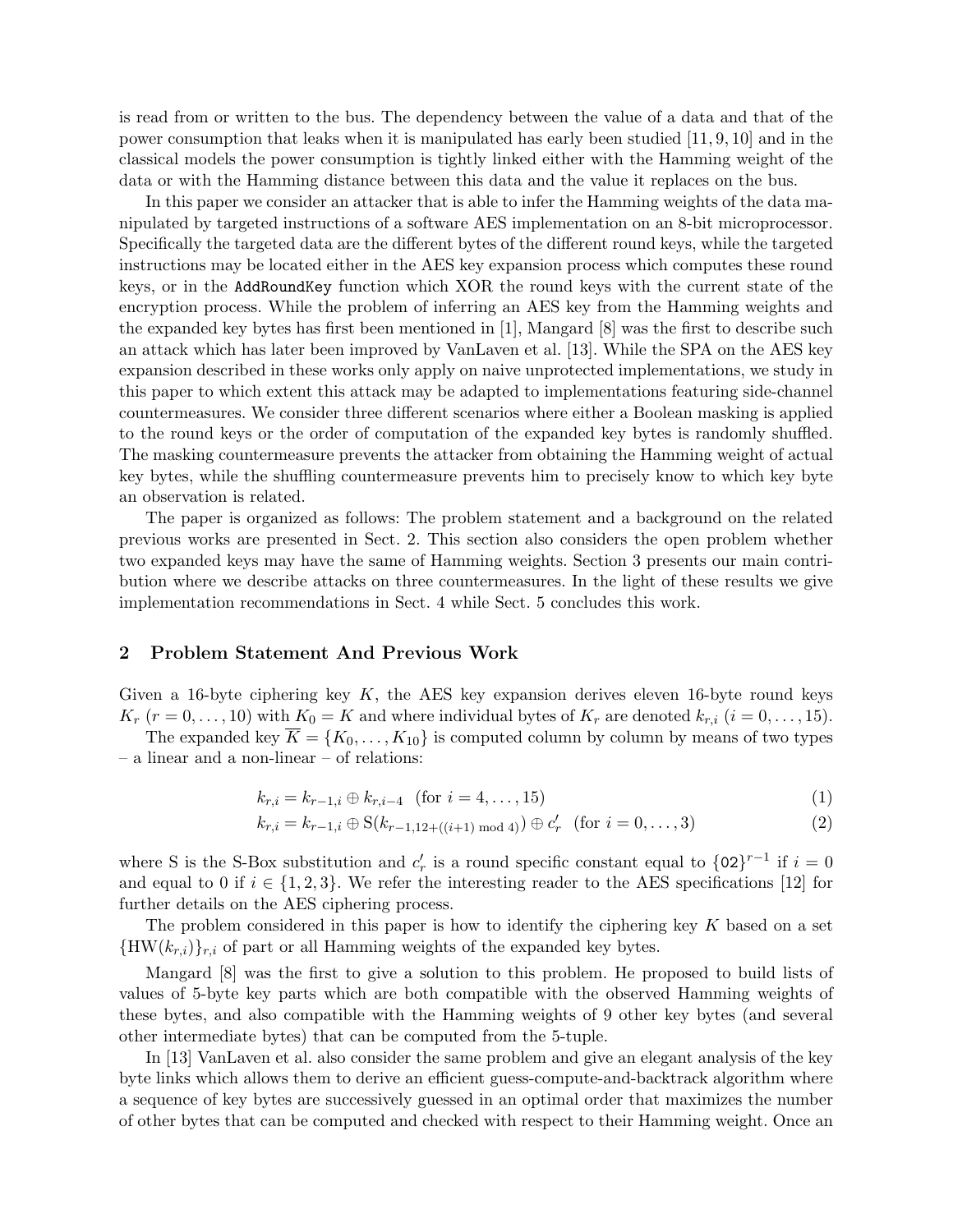inconsistency with respect to the observations is found the algorithm considers the next possible value for the current guessed byte and eventually backtracks one level back in the sequence of key bytes when all values for the current guessed byte have been considered. Interestingly the last contribution of this work shows that their algorithm can cope with (slightly) erroneous observation at the price of a more demanding computational work in the key space exploration process.

Undistinguishable keys We study the open question whether there exist key pairs – or more generally key sets – which are undistinguishable for having the same Hamming weights signatures<sup>1</sup>. We are thus concerned by the existence or non-existence of two different keys K and  $K'$ such that  $\overline{K}$  and  $\overline{K'}$  have exactly the same 176 Hamming weights.

If the AES key expansion was deriving round keys  $K_1$  to  $K_{10}$  with an ideal random behavior, the probability that there exist two keys having the same signature would be overwhelming low. Indeed the probability that two random bytes have same Hamming weight is  $p = 2^{-2.348}$  so that the probability that the signatures of two random keys are the same is  $q = p^{176} \approx 2^{-413.3}$ . It follows that the probability that at least one collision of signatures occurs among the whole key space is about  $1 - e^{-\frac{q}{2} \cdot 2^{2 \times 128}} \simeq 2^{-158.3}$ .

While the AES key expansion is far from having a random behavior, it was considered in [8] that so-called twin keys probably do not exist or should be very rare<sup>2</sup>. We show in this paper that this belief is wrong by proposing a constructive method that can easily generate millions of them. We refer the reader to Appendix A for the description of this method and just provide here an example of such key pair:

> $\int K = B3$  65 58 9D B4 EB 57 72 1F 51 F7 58 02 0C 00 17  $K' = F2$  65 19 DC B4 EB 57 33 5E 51 F7 19 02 OC 00 56

Note that the existence of twin keys is of theoretical interest as it gives a new demonstration of the quite non-ideal behavior of the diffusion process of the AES key expansion. Nevertheless, it has no practical impact on the attacks considered in this paper since the only consequence is that when attacking a key belonging to such pair, the attack process ends with two possible keys instead of a unique one. The correct key can then be identified thanks to a known plaintext/ciphertext pair.

### 3 Key Recovery on Protected Implementations

In this section we study three different countermeasures that may be implemented to protect the key expansion function against simple power analysis.

The first two countermeasures are natural ways to apply a Boolean masking on the expanded key. They make use of 11-byte and 16-byte masks respectively in order to cope with limited RAM resources and/or small random entropy generation capacity that usually prevail on embedded devices. The third countermeasure is a columnwise shuffling of the expanded key computation.

### 3.1 11-byte Entropy Boolean Masking

We consider here that at each execution all round keys are masked by 11 specific random bytes  $m_r$  so that the attacker has no longer access to the leakages of individual bytes  $k_{r,i}$  of each  $K_r$ but rather to those of masked versions  $K'_r = (k'_{r,i})_i$  with  $k'_{r,i} = k_{r,i} \oplus m_r$ . Figure 1 depicts the mask pattern that applies on the expanded key bytes.

<sup>&</sup>lt;sup>1</sup> By Hamming weights signature of a key K we mean the set of all the Hamming weights of its expanded key  $\overline{K}$ .

 $2$  The exact sentence of the author was: The high diffusion of the AES key expansion suggests that there are only very few keys of this kind, if there are such keys at all.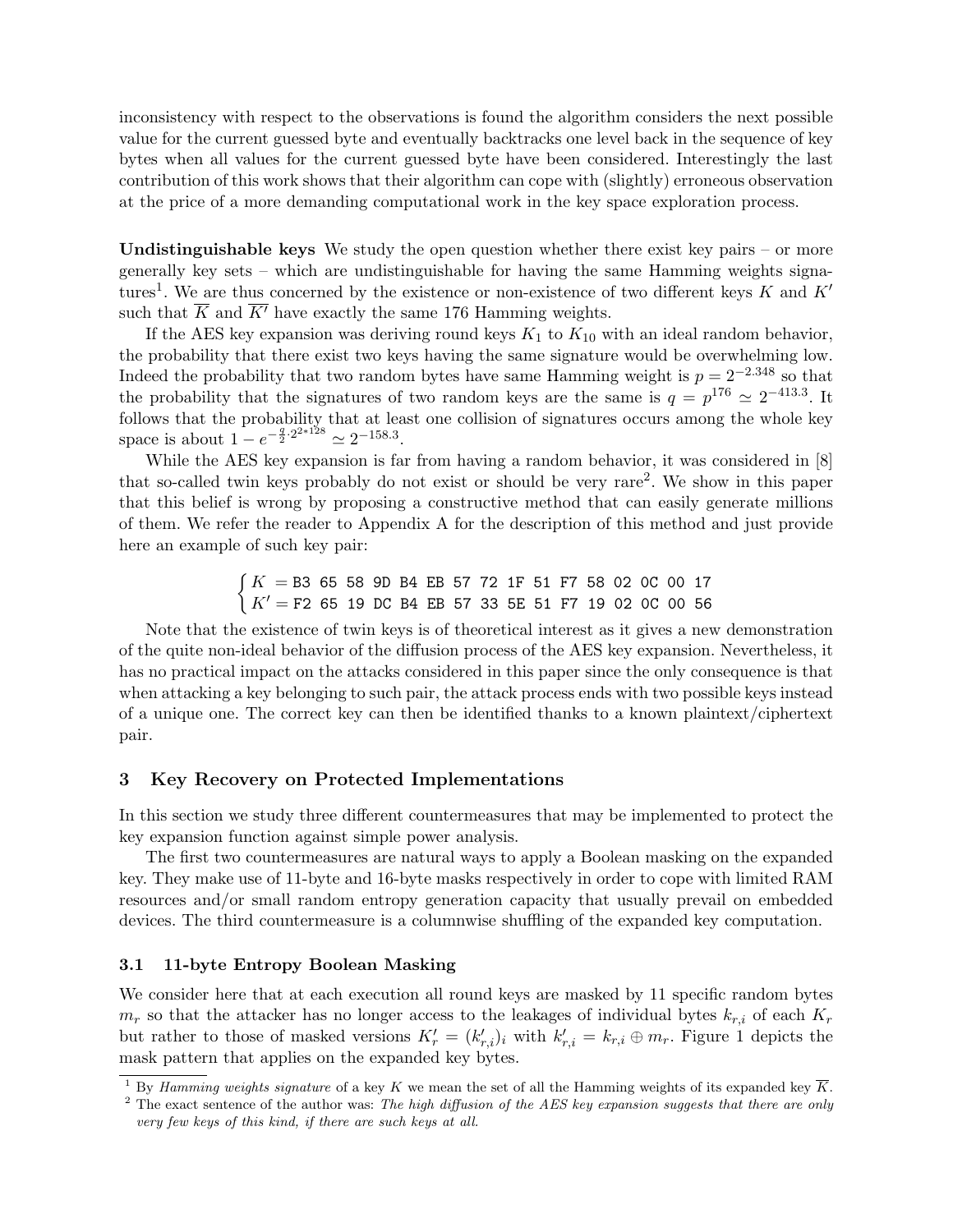|                     | n۵ |  |                     |  |  | K۰                  |  |  |  |  |
|---------------------|----|--|---------------------|--|--|---------------------|--|--|--|--|
| $ m_0 m_0 m_0 m_0 $ |    |  | $ m_1 m_1 m_1 m_1 $ |  |  | $ m_2 m_2 m_2 m_2 $ |  |  |  |  |
| $ m_0 m_0 m_0 m_0 $ |    |  | $ m_1 m_1 m_1 m_1 $ |  |  | $ m_2 m_2 m_2 m_2 $ |  |  |  |  |
| $ m_0 m_0 m_0 m_0 $ |    |  | $ m_1 m_1 m_1 m_1 $ |  |  | $ m_1 m_2 m_2 m_2 $ |  |  |  |  |
| $ m_0 m_0 m_0 m_0 $ |    |  | $ m_1 m_1 m_1 m_1 $ |  |  | $ m_2 m_2 m_2 m_2 $ |  |  |  |  |

Fig. 1. Part of the 8-byte masking scheme

The basic attack does not apply directly since the measured Hamming weights are related to masked bytes that do not verify neither linear nor non-linear links of the key expansion process.

In order to apply the guess-compute-and-backtrack strategy of the basic attack we now have to make also guesses about the values of the masks of all key bytes involved in the key search. As each extra mask that must be guessed induces a multiplication by  $2<sup>8</sup>$  of the searched space, we use two tricks to contain the necessary computing work factor.

The first idea is to exploit some extra information that can be inferred about the key bytes  $k_{r,i}$  by considering measured Hamming weights from multiple traces. More precisely, consider two bytes x and y masked by the same random value  $m$ . The respective Hamming weights of the masked bytes  $x' = x \oplus m$  and  $y' = y \oplus m$  verify the two following properties:

$$
|\text{HW}(x') - \text{HW}(y')| \le \text{HD}(x, y) \le \min(8, \text{HW}(x') + \text{HW}(y')) \tag{3}
$$

$$
HD(x, y) \equiv HW(x') + HW(y') \pmod{2}
$$
\n<sup>(4)</sup>

Both equations give information about the Hamming distance between unmasked values  $x$ and y. For example, suppose that  $x = 30$  and  $y = 121$  (i.e. HD(x, y) = 5). With a first trace for which  $m = 70$ , we measure  $HW(x') = HW(30 \oplus 70) = 3$  and  $HW(y') = HW(121 \oplus 70) = 6$ . From Eq. (3) we infer that  $3 \leqslant HD(x, y) \leqslant 8$ , and due to the odd parity given by Eq. (4) we learn that  $HD(x, y) \in \{3, 5, 7\}$ . With a second trace for which  $m = 24$ , we measure  $HW(x') = HW(30 \oplus$  $(24) = 2$  and  $HW(y') = HW(121 \oplus 24) = 3$ . This second measure allows to further constrain  $HD(x, y)$  which now belongs to  $\{3, 5\}$ . By exploiting more and more traces we can decrease the number of possible candidates and ultimately expect to identify the Hamming distance between the unmasked bytes. Interestingly we notice that the parity equation may be used to detect erroneous measurements. For example, if the measurements from ten traces give an odd parity for  $HW(x') + HW(y')$  eight times and an even parity only twice, then one may conclude that either  $HW(x')$  or  $HW(y')$  has not been correctly measured on these two last traces.

In a first phase of the attack, multiple traces are analysed in order to get as much possible information about the Hamming distance  $HD(k_{r,i}, k_{r,i'})$  of each couple of bytes belonging to the same round key. Then in a second phase a smart exploration of the key space is performed based on the Hamming weights measured from a unique trace, and on the Hamming distances constraints obtained in the first phase.

The second idea to reduce to computational effort is to limit the process of guessing and computing key bytes to only two adjacent round keys  $K_r$  and  $K_{r+1}$ . That way we have to guess only two mask bytes. For each  $(m_r, m_{r+1})$  candidate we perform a key search where we guess successive bytes of  $K_r$  and derive the values of successive bytes of  $K_{r+1}$ . For example, consider that we start the search by guessing  $k_{r,12}$  (equivalently we could start at positions 13, 14 or 15). In a first step we guess  $k_{r,3}$  and compute  $k_{r+1,3}$ . In a second step we guess  $k_{r,7}$  and compute  $k_{r+1,7}$ . Then we guess  $k_{r,11}$  and compute  $k_{r+1,11}$ , and so on. Figure 2 shows the order in which successive bytes of  $K_r$  and  $K_{r+1}$  are respectively guessed and computed. As in the basic attack, each time a key byte is guessed or computed we check the consistency with the measured Hamming weights of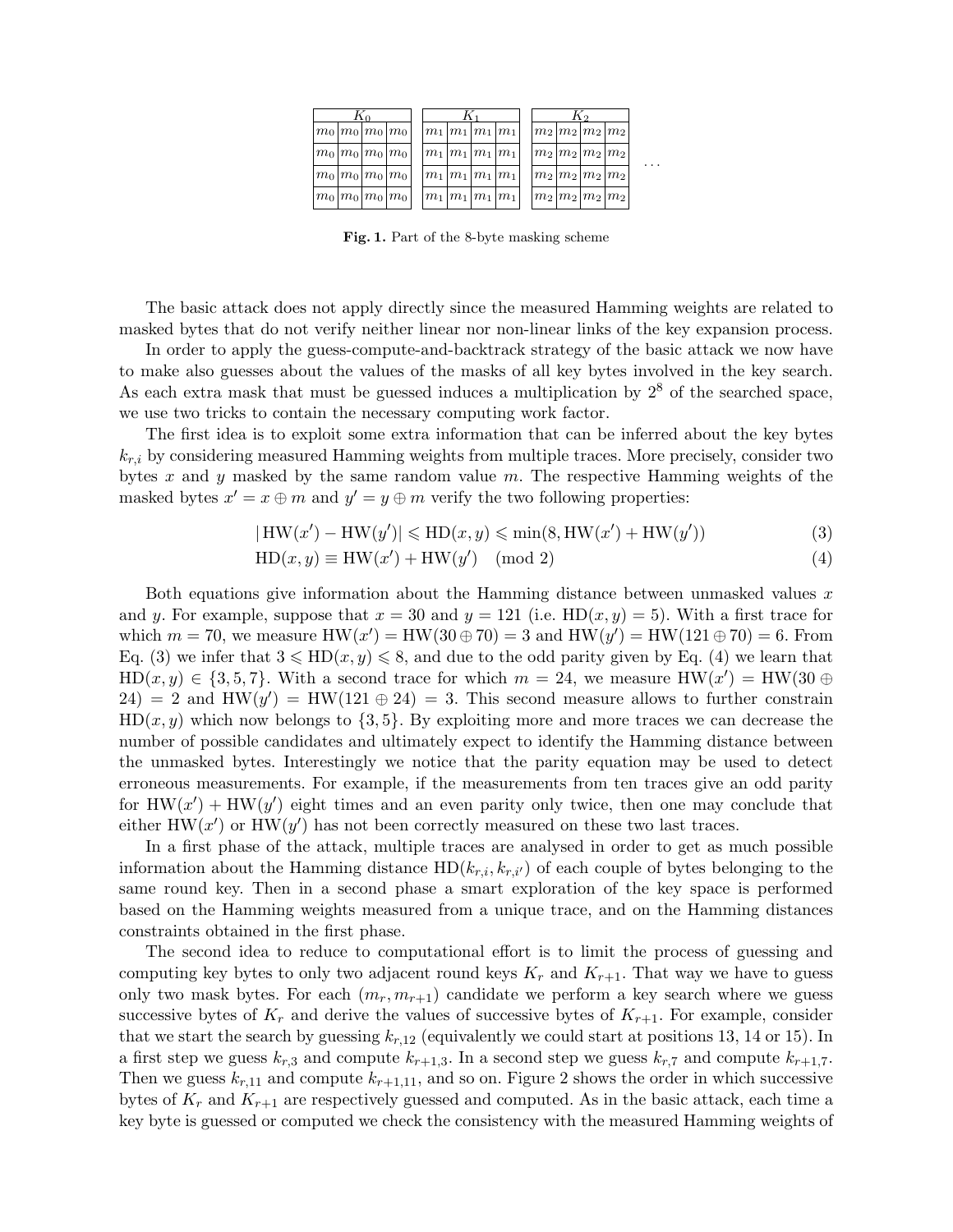its masked values. A more efficient consistency check consists in verifying that each newly guessed or computed byte has compatible Hamming distances with all already known key bytes belonging to the same round key. For example, when  $k_{r,11}$  is guessed in the third step four constraints on  $HW(k_{r,11} \oplus m_r)$ ,  $HD(k_{r,11}, k_{r,7})$ ,  $HD(k_{r,11}, k_{r,3})$  and  $HD(k_{r,11}, k_{r,12})$  are verified, and when  $k_{r+1,11}$ is computed three checks imply  $HW(k_{r+1,11} \oplus m_{r+1}), HD(k_{r+1,11}, k_{r+1,7})$  and  $HD(k_{r+1,11}, k_{r+1,3}).$ As we can see, the more deeper we are in the exploration process, the more opportunities we have to invalidate wrong guess sequences and backtrack.



Fig. 2. Guess order of the 11-byte masking scheme

We have extensively simulated our attack by generating perfect measurement sets of Hamming weights. For different numbers T of exploited traces  $(T \in \{5, 10, 15, 20, 30\})$  – this number influences the tightness of the bounds derived for the Hamming distances – we ran  $N$  simulations  $(N = 1000$  in most cases) of the attack. For each run we picked a key at random, and for each T executions we computed a masked expanded key based on an execution specific set of masks  $(m_0, \ldots, m_{10})$ , from which we derived the set of Hamming weights assumed to be available to the attacker. Given a round  $r$  we computed the sets of possible Hamming distances between each couple  $(k_{r,i}, k_{r,i'})$  and  $(k_{r+1,i}, k_{r+1,i'})$ . Then we choose one particular trace (actually a set of Hamming weights) among the T available ones and a starting position of the guess sequence<sup>3</sup>, and executed the second phase of the attack (exploration process).

Table 1 shows the simulation results obtained on a classical PC equipped with an 2.4 MHz I5 core processor and 4 GB of RAM. For each number of exploited traces we give the average computation time as well as the average residual entropy of the key (the  $log_2$  of the number of compatible keys returned by the attack). Because of a large variance in the attack computation time, we choose to limit the exploration with a given timeout. The value of this timeout as well as the percentage of simulations that terminated within this limit are also presented. Note that the average figures in the second and third columns are computed over the set of terminating simulations.

The proposed attack is quite efficient, even for a number of exploited traces reduced to five. In this case about 45% of runs terminate in less than 30 minutes and the average entropy of the key set that remains to exhaust is only about five bits.

Remark 1. From a practical point of view related to the ability for the attacker to infer Hamming weight from the leakage traces, we notice that in this attack not all 176 Hamming weights are needed per trace but only 32 ones. Also, the opportunity that the attacker has to choose which

 $3$  Note that an attacker can freely choose both the trace which is exploited for the key search, the round r from 0 to 9 and the starting position from 12 to 15. We took this opportunity to select those parameters that minimize the number of possible values of the starting triplet – i.e.  $(k_{r,12}, k_{r,3}, k_{r+1,3})$  in the example above – that are compatible with the measured Hamming weights.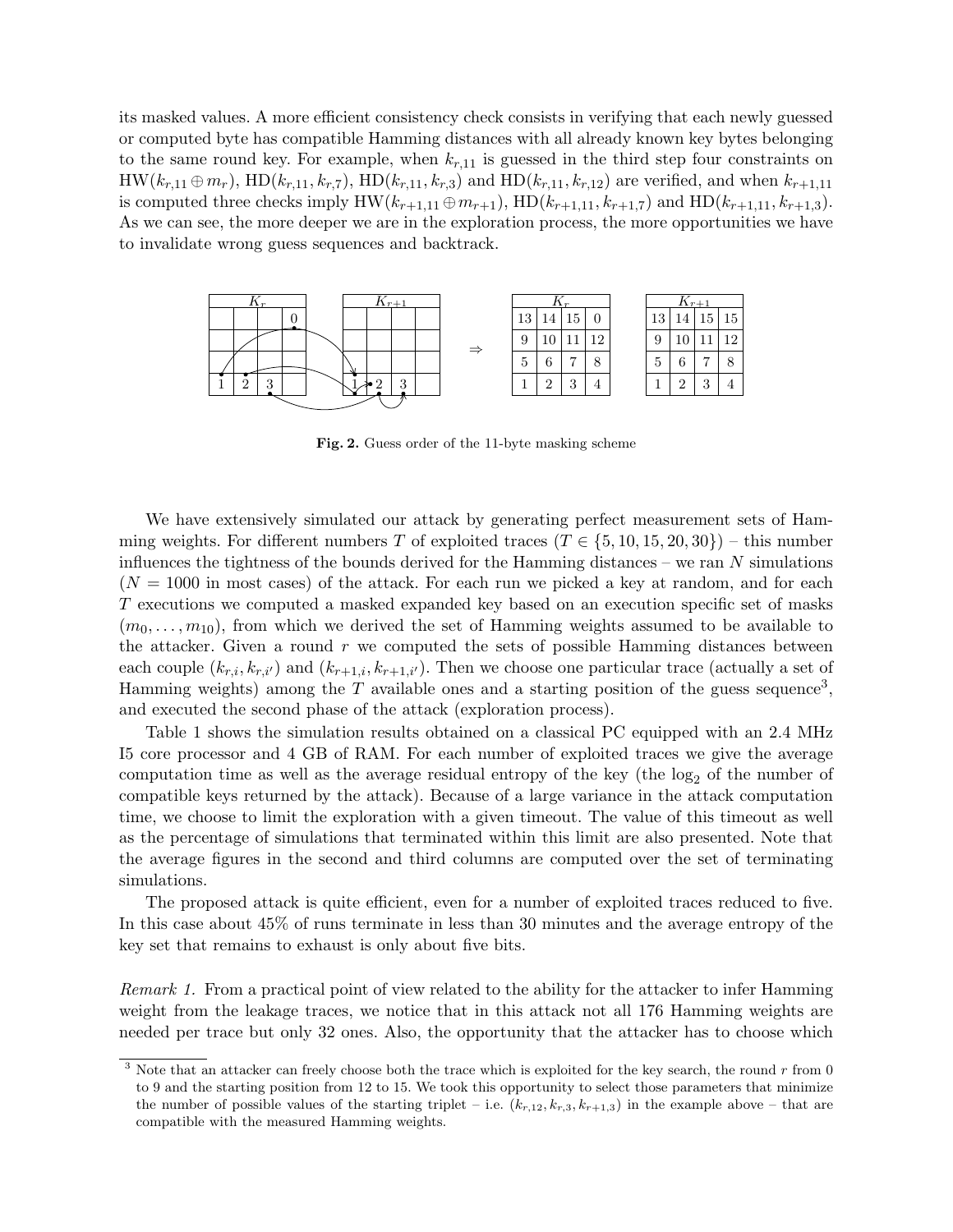|                         |      |      |      | Number of Average Average residual Simulation Percentage of Number of |      |
|-------------------------|------|------|------|-----------------------------------------------------------------------|------|
| traces $(T)$ time $(s)$ |      |      |      | entropy (bits)   timeout (s)   terminating runs   runs $(N)$          |      |
| 5                       | 398  | 5.9  | 1800 | 47.0                                                                  | 83   |
| 10                      | 40.6 | 0.66 | 300  | 93.4                                                                  | 500  |
| 15                      | 10.0 | 0.29 | 60   | 94.7                                                                  | 1000 |
| 20                      | 5.9  | 0.24 | 60   | 98.2                                                                  | 1000 |
| 30                      | 3.0  | 0.24 | 60   | 100.0                                                                 | 1000 |

Table 1. Simulation results of the attack on the 11-byte masking countermeasure

round key he wants to attack may be exploited to select the portion of the traces where he is the more confident about the measured Hamming weights.

#### 3.2 16-byte Entropy Boolean Masking

The second countermeasure that we consider consists in masking all bytes of a round key with a different random byte, while repeating these 16 masks for all round keys. Precisely, each masked round key is defined as  $K'_r = (k'_{r,i})_i$  with  $k'_{r,i} = k_{r,i} \oplus m_i$   $(i = 0, \ldots, 15)$ . Figure 3 depicts the mask pattern that applies on the expanded key bytes.

|                      | $K_2$                           |  | K1 |                                 |  |  | $K_0$                                |  |
|----------------------|---------------------------------|--|----|---------------------------------|--|--|--------------------------------------|--|
|                      | $ m_{00} m_{04} m_{08} m_{12} $ |  |    | $ m_{00} m_{04} m_{08} m_{12} $ |  |  | $m_{00}$ $ m_{04} $ $m_{08} m_{12} $ |  |
|                      | $ m_{01} m_{05} m_{09} m_{13} $ |  |    | $ m_{01} m_{05} m_{09} m_{13} $ |  |  | $m_{01}$ $ m_{05} m_{09} m_{13} $    |  |
| $\ddot{\phantom{1}}$ | $m_{02} m_{06} m_{10} m_{14}$   |  |    | $ m_{02} m_{06} m_{10} m_{14} $ |  |  | $m_{02} m_{06} m_{10} m_{14} $       |  |
|                      | $ m_{03} m_{07} m_{11} m_{15} $ |  |    | $ m_{03} m_{07} m_{11} m_{15} $ |  |  | $m_{03} m_{07} m_{11} m_{15} $       |  |

Fig. 3. Part of the 16-byte masking scheme

As in the attack on the 11-byte masking scheme, we will first exploit several traces in order to obtain information on Hamming distances between key bytes sharing a same mask. We also want to limit to two the number of mask values that must be simultaneously guessed in the most explosive (less constrained) part of the key space exploration. It follows from this that the sequence of guesses should extend horizontally on a same byte position  $i$  rather than on a same round key r.

Given a starting position  $a \in \{0, 1, 2, 3\}$ , we define the related position  $b = 12 + ((a+1) \mod 4)$ . For each guess on the couple of masks  $(m_a, m_b)$ , we perform an exploration of the key space as follows. First we guess  $k_{0,a}$ . Then repeatedly for  $r = 0, \ldots, 9$  we guess  $k_{r,b}$  and derive  $k_{r+1,a}$ . As in the attack described in Sect. 3.1, each newly guessed or computed key byte is checked against available information about the Hamming weight of its masked value and the Hamming distances with other already known bytes at the same position. We have now performed the most demanding part of the exploration since we had to make a new guess for each byte  $k_{r,b}$ . At this point we have a reasonably small number of compatible key candidates for which we know all key bytes at positions a and b except  $k_{10,b}$ . We now guess  $k_{10,b}$  which is quite constrained by the Hamming distances at position  $b$  and so does not increase much the exploration size. Knowing  $k_{10,b}$ , we can now successively compute key bytes at position  $c = b-4$  backward from  $k_{10,c}$  to  $k_{1,c}$ . Note that  $m_c$  is the only value that we must guess to compute this line up to  $k_{1,c}$ . We terminate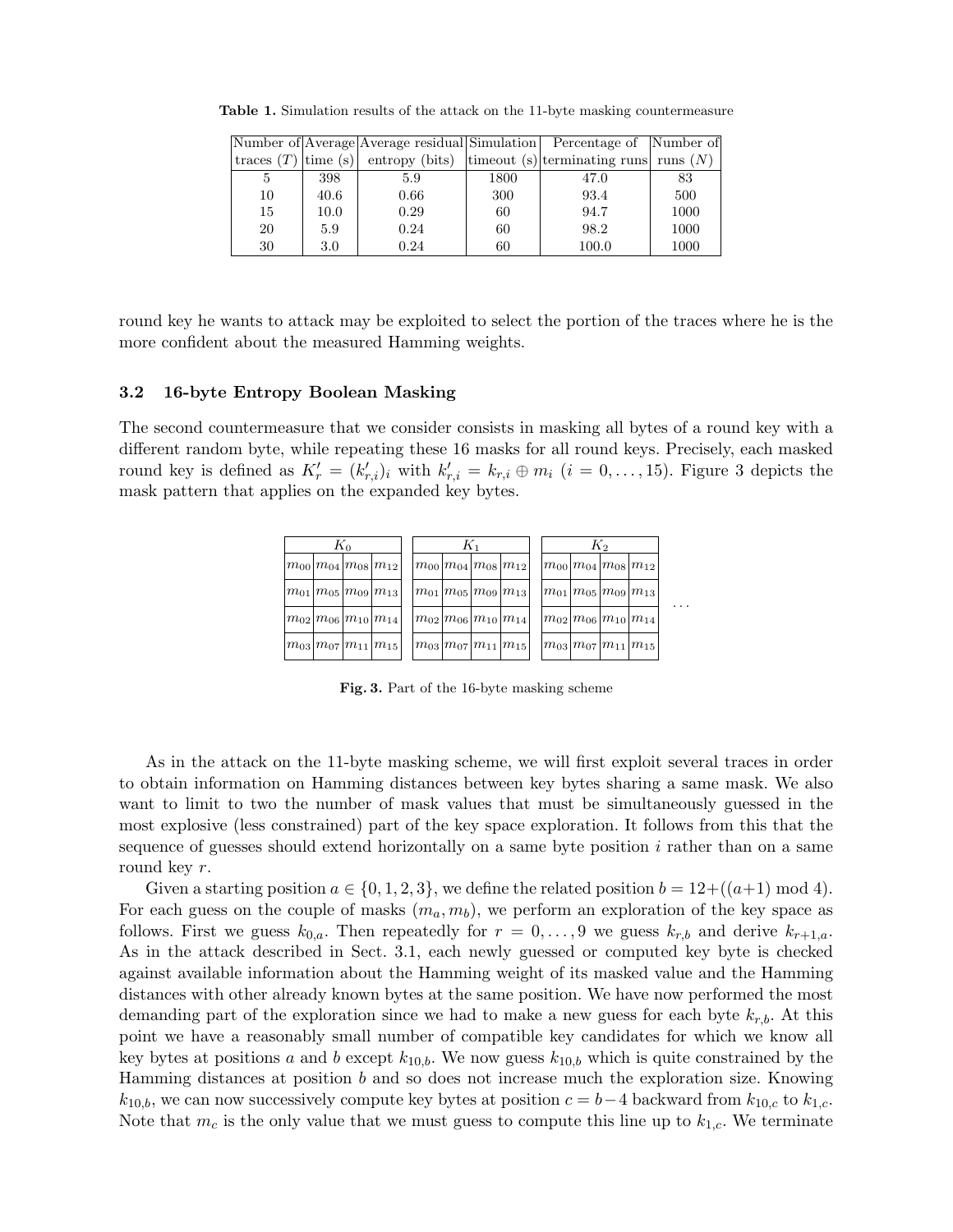the line c by guessing the quite constrained last byte  $k_{0,c}$ . Now, guessing the mask  $m_d$  at position  $d = c - 4$  we can compute in the same way all the line d from  $k_{10,d}$  to  $k_{1,d}$ , and terminate the line by guessing  $k_{0,d}$ . We can pursue the same process with one more line at position  $e = d - 4$ and then the next line is located at position  $f = 12 + ((b + 1) \text{ mod } 4)$  and is computed forward from  $k_{0,f}$  to  $k_{9,f}$  terminating with a guess on  $k_{10,f}$ . Successively we determine all the expanded key, line after line, at positions whose sequence  $a, b, c, \ldots$  is presented on Fig. 4.



Fig. 4. Guess order of the 16-byte masking scheme

Interestingly, we can notice a property that stands for the first line a and which allows to dramatically speed up the attack. For each solution found on lines  $a$  and  $b$  by assuming the couple of masks  $(m_a, m_b)$  we would have found a companion solution with any other value  $m'_a$  where all  $k_{r,b}$  are the same and where each  $k_{r,a}$  is replaced by  $k_{r,a} \oplus (m_a \oplus m'_a)$ . As key bytes at position a do not influence those recovered on the successive lines  $b, c, d, \ldots$  we do not have to know the exact value of  $m_a$  and can fix it arbitrary. At the end of the attack we are able to compute the correct value of the line a by inferring the error made on  $m_a$  based for example on the difference between the assumed value of  $k_{10,a}$  and its exact value which can be computed as  $k_{9,p} \oplus k_{10,p}$ where  $p = a + 4$ . Doing so, the first part of the exploration, which results in knowing values at positions a and b, can be done by guessing virtually only one mask byte  $(m_b)$ . A speed-up factor of  $2<sup>8</sup>$  is achieved which results in a particularly efficient attack.

Table 2 presents simulation results for this attack in a similar manner than in Sect. 3.1. Surprisingly, the key recovery in the presence of a 16-byte masking is much more efficient than with the 11-byte masking despite the higher mask entropy. For example the key is recovered within 1 second on average when 10 traces are exploited against 40 seconds for the 11-byte masking. Also, it is possible to use only 3 traces with still small computation time and residual key entropy in a significant proportion of cases.

Table 2. Simulation results of the attack on the 16-byte masking countermeasure

|    |      |      |     | Number of Average Average residual Simulation Percentage of Number of        |      |
|----|------|------|-----|------------------------------------------------------------------------------|------|
|    |      |      |     | traces $(T)$ time (s) entropy (bits) timeout (s) terminating runs runs $(N)$ |      |
| 3  | 77.3 | 7.3  | 600 | 60.7                                                                         | 28   |
| 5  | 25.3 | 4.2  | 300 | 88.5                                                                         | 1000 |
| 10 | 1.09 | 1.7  | 60  | 100.0                                                                        | 1000 |
| 15 | 0.24 | 0.93 | 60  | 100.0                                                                        | 1000 |
| 20 | 0.12 | 0.55 | 60  | 100.0                                                                        | 1000 |
| 30 | 0.07 | 0.24 | 60  | 100.0                                                                        | 1000 |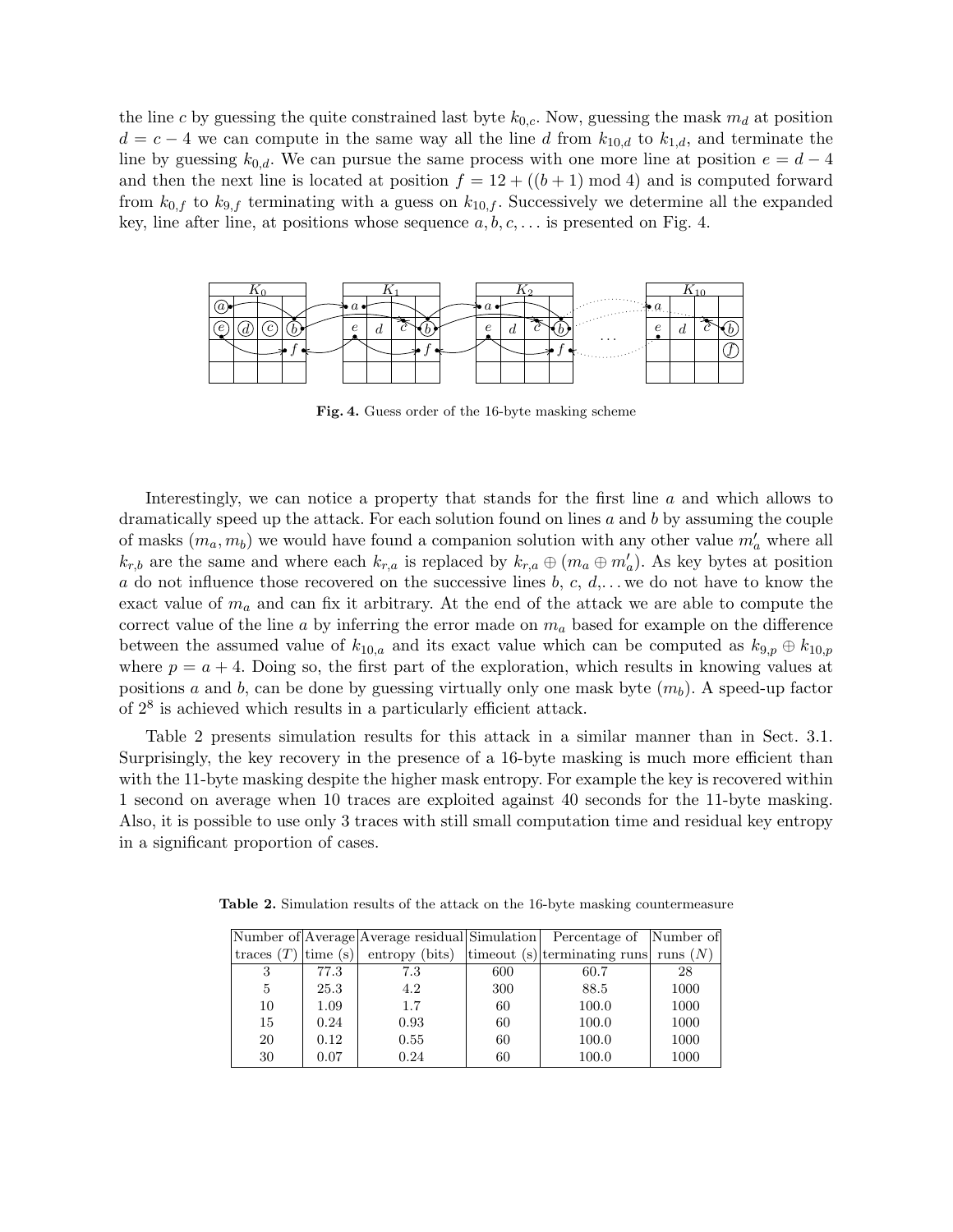### 3.3 Column-Wise Random Order Countermeasure

The third countermeasure consists in calculating independent bytes in a random order. Due to the column based structure of the key schedule the four bytes of each column can be calculated independently. Figure 5 gives an example of a possible sequence of permutation.

|           | $K_{0}$ |  |                                                                                                                                                       |  |  |  |  |                                                                                                                   |  |                                                              | h 2 |  |  |  |
|-----------|---------|--|-------------------------------------------------------------------------------------------------------------------------------------------------------|--|--|--|--|-------------------------------------------------------------------------------------------------------------------|--|--------------------------------------------------------------|-----|--|--|--|
| $k_{0,2}$ |         |  | $ k_{0,4}  k_{0,9}  k_{0,14} $                                                                                                                        |  |  |  |  | $\mid k_{1,0} \mid k_{1,7} \mid k_{1,11} \mid k_{1,15} \mid k_{2,3} \mid k_{2,7} \mid k_{2,8} \mid k_{2,13} \mid$ |  |                                                              |     |  |  |  |
| $k_{0,3}$ |         |  | $\mid k_{0,6} \mid k_{0,11} \mid k_{0,12} \mid k_{1,1} \mid k_{1,6} \mid k_{1,10} \mid k_{1,14} \mid k_{2,2} \mid k_{2,5} \mid k_{2,9} \mid k_{2,15}$ |  |  |  |  |                                                                                                                   |  |                                                              |     |  |  |  |
| $k_{0,1}$ |         |  | $ k_{0,5} k_{0,10} k_{0,13} $                                                                                                                         |  |  |  |  | $ k_{1,3}  k_{1,5}  k_{1,9}  k_{1,12} $                                                                           |  | $ k_{2,0}  k_{2,6}  k_{2,11}  k_{2,14}$                      |     |  |  |  |
|           |         |  | $k_{0,0}$ $k_{0,7}$ $k_{0,8}$ $k_{0,15}$                                                                                                              |  |  |  |  | $ k_{1,2}  k_{1,4}   k_{1,8}   k_{1,13} $                                                                         |  | $\mid k_{2,1} \mid k_{2,4} \mid k_{2,10} \mid k_{2,12} \mid$ |     |  |  |  |

Fig. 5. Part of an example of effect of random order countermeasure

This countermeasure is hiding a part of information. We still assume that the attacker is able to correctly identify all 176 Hamming weights but for every column he only obtains a nonordered set of 4 values. For example, given the example key represented in Figure 6 where key bytes Hamming weights are indicated in the corner, the information that an attacker has access to is shown on Figure 7. The key bytes of each column have been involved in a random order so that the attacker can only infer non-ordered quadruplets of Hamming weights.



Fig. 6. Three first round keys derived from an example key with their corresponding Hamming weights

|                         |   |                |         | $\{2,4,4,5\}$ $\{2,4,5,6\}$ $\{2,3,3,4\}$ $\{2,3,4,5\}$ $\{3,4,5,5\}$ $\{4,5,6,7\}$ |                |                         |   |                             |   |   |  |
|-------------------------|---|----------------|---------|-------------------------------------------------------------------------------------|----------------|-------------------------|---|-----------------------------|---|---|--|
|                         |   |                |         |                                                                                     |                |                         |   |                             |   |   |  |
| 3                       | 5 |                | 5       |                                                                                     |                |                         |   |                             |   | 5 |  |
|                         |   | 3              | 6       |                                                                                     | 3              |                         | 4 | 5                           | 5 |   |  |
| $\overline{3}$          |   | 5              |         |                                                                                     | 3              | $\overline{\mathbf{3}}$ | 5 |                             |   |   |  |
|                         |   | $\overline{2}$ | $^{12}$ |                                                                                     | $\overline{2}$ |                         | 3 |                             |   |   |  |
| ${3,3,4,6}$ ${2,3,5,7}$ |   |                |         | $\{2,4,6,7\}$ $\{3,4,4,4\}$                                                         |                |                         |   | $\{3,4,5,5\}$ $\{1,4,4,5\}$ |   |   |  |

Fig. 7. Information gained by the attacker reduces to quadruplets of Hamming weights of each column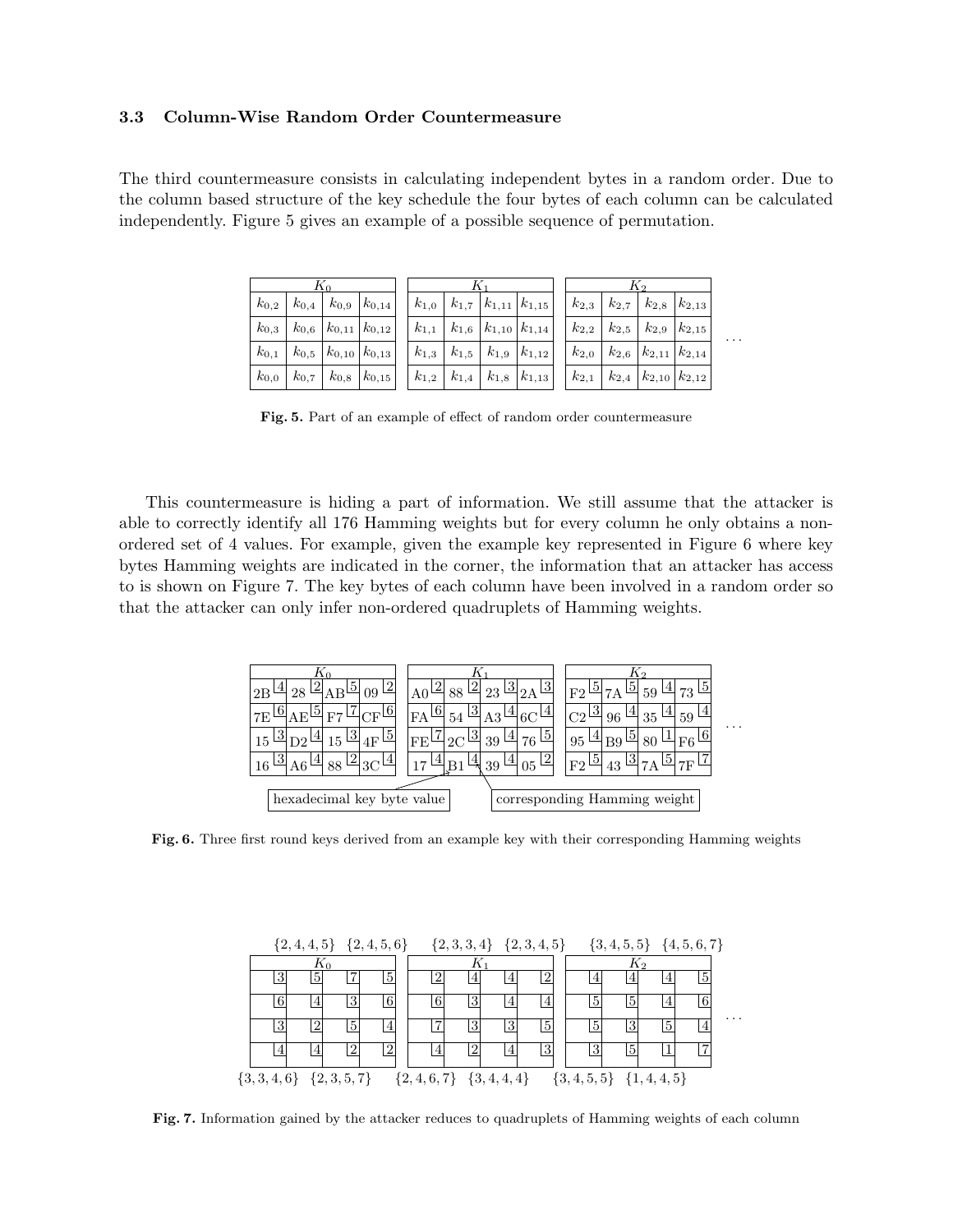Since all 24 permutations on the quadruplet can be considered as valid a priori<sup>4</sup>, the computational effort for considering every permutation on each column makes the key search computationally unfeasible. In order to reduce the exploration cost we use what we call a booking system. During our attack we will book Hamming weights at fixed positions, either by choice when the byte value is guessed, or by constraint when it is computed from a key byte relation. Once it is booked a Hamming weight is no more available in its column until a backtrack releases it due to a modification of the last guessed byte.

For instance, when we have to guess a value for  $k_{1,15}$  we first guess its Hamming weight among the list  $\{2,3,4,5\}$  of available Hamming weights. If we guess that  $HW(k_{1,15}) = 4$ , then the guess on  $k_{1,15}$  itself ranges over all values having an Hamming weight equal to 4, and the list of available Hamming weights for that column is now reduced to  $\{2,3,5\}$ . When another byte of the same column will be also guessed (or computed) at a deeper step of the exploration process its Hamming weight will necessarily have to belong to this reduced set. If at some point a backtrack occurs on  $k_{1,15}$  then the Hamming weight value 4 is released and will be possibly available for other bytes of this column.

We describe here two versions of this attack, one using information given by one acquisition, which can take non-negligible time, and faster version which exploits faulty executions in order to gather more information.

Basic Attack In a basic version of our attack we follow an equivalent exploration pattern than the one used in [13] for a non-protected implementation. The only difference is that the guess may have different possible Hamming weights. As explained above, before guessing a byte value at a current position we have to guess which un-booked Hamming weight value will be used at this position and book it while it's corresponding values are exhausted. When we have guessed bytes at enough positions to compute key bytes from others we check that the Hamming weight of the computed values are available for their columns and we book these Hamming weights also. If the Hamming weight of a computed byte is not available then this solution is not valid and we backtrack from the previous guessed byte. Note that if a same Hamming weight value is available n times in a column it can be booked n times too.

We simulated this attack by considering random keys and corresponding non-ordered quadruplets for each column. Table 3 presents the number of executions over 100 runs that ended before a time limit which ranges from 30 minutes to 6 hours. As it can take undefined long time we choose to interrupt a run if it takes more than 6 hours  $(27\%$  of cases). Note that the average time for the non-interrupted executions is about 2 hours, so that average time over all executions could possibly be quite larger.

Table 3. Results of non-faulted attack against random order counter-measure

| Time Elapsed $ \leq 30 \text{ min}  \leq 1 \text{h}  \leq 2 \text{h}  \leq 3 \text{h}  \leq 4 \text{h}  \leq 5 \text{h}  \leq 6 \text{h}  + 6 \text{h} $ |  |  |  |                       |
|----------------------------------------------------------------------------------------------------------------------------------------------------------|--|--|--|-----------------------|
| $\left  \text{\# over 100 runs} \right $ 6                                                                                                               |  |  |  | $25$ 41 55 66 71 73 7 |

Faulting Attack We describe here a more efficient version of the attack which uses fault injections in order to significantly reduce the execution time of the key search.

<sup>&</sup>lt;sup>4</sup> Due to possible Hamming weight duplicates, some columns may have a reduced number of possible permutations.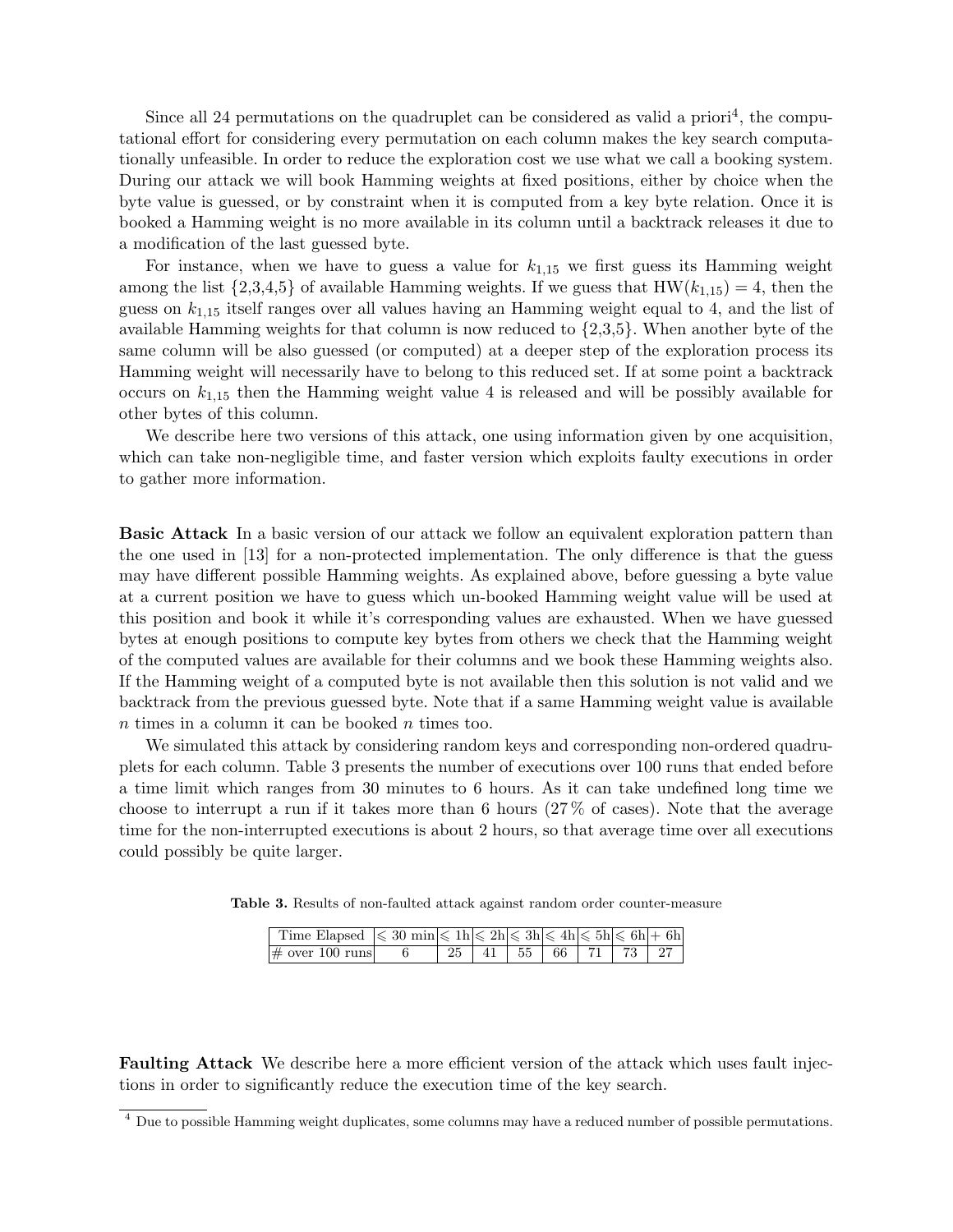We assume that the attacker can induce a fault in a random byte of a chosen column, and we take the example of the first column in the following explanations. The fault model assumes a random modification of the faulted byte value.

The key observation used in this attack is that a differential induced at some key byte of the first column propagates following a fixed pattern of active bytes. For example, if the fault modifies the value of  $k_{0,0}$  then Figure 8 shows the positions of all active bytes in the first three round keys<sup>5</sup>. Due to the shuffling counter-measure, the attacker does not know which of  $k_{0,0}$ ,  $k_{0,1}$ ,  $k_{0,2}$  or  $k_{0,3}$  has been modified by the fault, but what is important is that the vertical relative positions of the active bytes are fixed (given by the pattern of Figure 8) and known from the attacker.

|  | 71 O |                                           |  |  |  |                                                                                                                    |  | Λo |  |  |  |  |
|--|------|-------------------------------------------|--|--|--|--------------------------------------------------------------------------------------------------------------------|--|----|--|--|--|--|
|  |      | $k_{0,0}$ $k_{0,4}$ $k_{0,8}$ $k_{0,12}$  |  |  |  | $\mid k_{1,0} \mid k_{1,4} \mid k_{1,8} \mid k_{1,12} \mid k_{2,0} \mid k_{2,4} \mid k_{2,8} \mid k_{2,12} \mid$   |  |    |  |  |  |  |
|  |      | $k_{0,1}$ $k_{0,5}$ $k_{0,9}$ $k_{0,13}$  |  |  |  | $\mid k_{1,1} \mid k_{1,5} \mid k_{1,9} \mid k_{1,13} \mid k_{2,1} \mid k_{2,5} \mid k_{2,9} \mid k_{2,13}$        |  |    |  |  |  |  |
|  |      | $k_{0,2}$ $k_{0,6}$ $k_{0,10}$ $k_{0,14}$ |  |  |  | $\mid k_{1,2} \mid k_{1,6} \mid k_{1,10} \mid k_{1,14} \mid k_{2,2} \mid k_{2,6} \mid k_{2,10} \mid k_{2,14}$      |  |    |  |  |  |  |
|  |      | $ k_{0,3}  k_{0,7}  k_{0,11}  k_{0,15} $  |  |  |  | $\mid k_{1,3} \mid k_{1,7} \mid k_{1,11} \mid k_{1,15} \mid k_{2,3} \mid k_{2,7} \mid k_{2,11} \mid k_{2,15} \mid$ |  |    |  |  |  |  |

Fig. 8. Part of the pattern induced by a fault on first byte of first column of  $K_0$ 

As in the basic attack described above, the attacker can exploit a non-faulted execution to infer the reference quadruplets of Hamming weights for each column.

When exploiting a faulted execution, the attacker can compare, for each column, the possibly modified quadruplet of Hamming weights with the original one. He is thus able to identify which Hamming weights have been modified and thus concern active bytes. Let's consider an example where the faulted byte is  $k_{0,2}$  which value has been modified from  $0x15$  to  $0xB1$ . This example case is depicted on Figure 9 where one can see all subsequent active bytes. Note that in this example, some active bytes  $(k_{2,5}, k_{2,9} \text{ and } k_{2,13})$  have been modified while their Hamming weights remained unchanged.

Due to the shuffling counter-measure, the attacker faces round keys where each column has been shuffled as shown on Figure 10. Remind that the attacker does not know neither the byte values nor the active bytes positions (colored in red on the figure), but only the quadruplets of Hamming weights. Comparing for example the original  $(2,4,6,7)$  on Figure 7) and faulted  $({2,4,4,6}$  on Figure 10) quadruplets of column 4, he can infer that 7 is the Hamming weight of the only active cell in this column. Similarly, he can also infer that the Hamming weight of the only active cell in the column 7 is 5. Considering column 10, the attacker infers the partial information that one of the two active bytes Hamming weights is equal to 1.

Even if the information retrieved about the Hamming weights of the active bytes of each column is only partial, we can nevertheless exploit them in the key search algorithm. For example, in the guess-compute-and-backtrack process, when one guesses that the value of e.g.  $k_{1,3}$  has an Hamming weight of 7 (so that  $k_{1,3}$  would be an active byte), then in column 7 the active byte is necessarily located in the bottom cell also (cf. the active bytes pattern of Figure 8), so that we know that  $HW(k_{1,15}) = 5$ .

As one can see, the principle of the faulting attack is to exploit in the key search phase information about Hamming weights of active bytes (whose relative vertical positions is fixed) which have been acquired by comparing Hamming weight quadruplets of faulted executions from

 $\overline{5}$  Obviously, the pattern is not limited to the three round keys, it extends on all 11 round keys.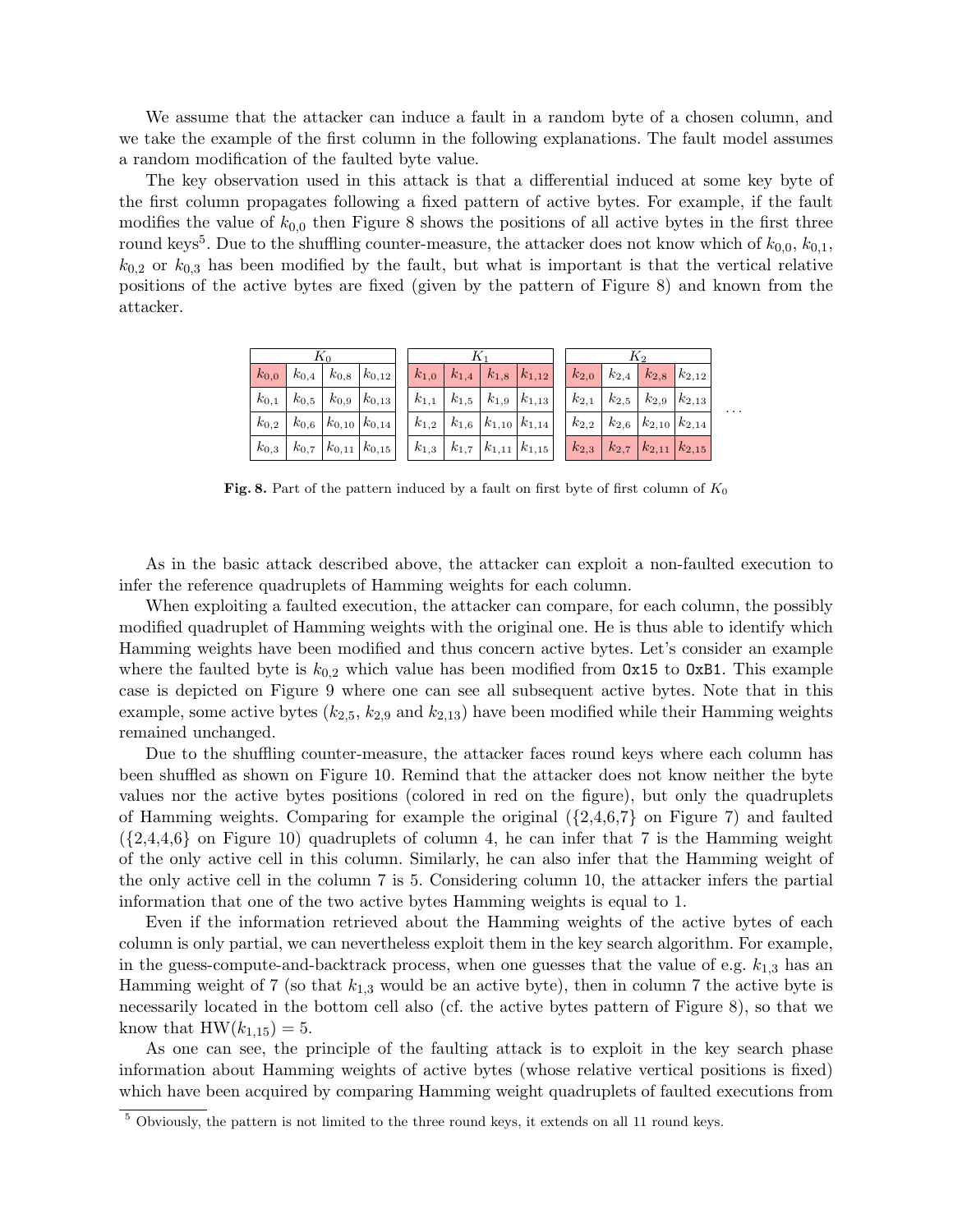|                             |                                                                     | $\overline{5}$   |  |
|-----------------------------|---------------------------------------------------------------------|------------------|--|
| $\Omega$                    | .99                                                                 | 50<br>.79.<br>mо |  |
|                             | ۰4،<br>۰υ.<br>$\epsilon$ <sup><math>\alpha</math></sup><br>FA<br>ΛO | $\overline{AB}$  |  |
| '5<br>117                   | 5A                                                                  | 21<br>v<br>Fб.   |  |
| 16<br>$\epsilon$<br>$\circ$ | ' 4լ<br>Ξtι<br>05<br>39<br>$\overline{ }$                           | ◡<br>42<br>ലറ    |  |

Fig. 9. details of fault effect without considering countermeasure ( Red/darkgrey Active, green/lightgrey Active but remains unchanged)

| $\{2,4,4,5\}$ $\{2,4,5,6\}$                                         | $\{3,4,5,5\}$ $\{4,5,6,7\}$<br>$\{2,2,3,4\}$ $\{2,3,4,4\}$                                                                            |                                            |
|---------------------------------------------------------------------|---------------------------------------------------------------------------------------------------------------------------------------|--------------------------------------------|
|                                                                     | K2                                                                                                                                    |                                            |
| $\lfloor 6 \rfloor$<br>CΕ<br>F7                                     | $\frac{2}{3}$ $\frac{4}{2}$ $\frac{3}{2}$<br>$\frac{5}{59}$ $\frac{4}{2}$ $\frac{14}{4}$<br>$FA$ <sup>6</sup> 88<br>$31\frac{3}{2}7A$ |                                            |
| $\lfloor 2 \rfloor$<br>09<br>2B                                     | $3^{4}$ 54 $^{3}$ 39 $^{4}$ D2 $^{4}$<br>F2                                                                                           | $\frac{4}{5}$ F <sub>6</sub> $\frac{6}{5}$ |
| $\frac{2}{4}$ $\frac{5}{4}$<br>7E                                   | $17\frac{[4]}{[3]}$ $\frac{[4]}{23}\frac{[3]}{[3]}$ $\frac{[2]}{[2]}$<br>$E_1F_2$                                                     |                                            |
| $\frac{2}{15}$ $\frac{3}{3}$ $\frac{4}{1}$<br>$16\frac{3}{2}$<br>28 | $A_0$ $2$ $8$ $2$ $9D$ $5$ $6C$ $4$<br>$\frac{1}{4F}$ $\frac{5}{43}$ $\frac{3}{24}$ $\frac{2}{4}$ $\frac{5}{3}$                       |                                            |
| $\{3, 4,$                                                           | $\{2,3,5,7\}$ $\{2,4,4,6\}$ $\{3,4,4,5\}$ $\{3,5,5,5\}$ $\{2,4,4,5\}$                                                                 |                                            |

Fig. 10. attacker point of view of faulted execution, underlined values in sets are thoses detected by the attacker as modified by the fault

original ones. While the detailed explanations are quite intricate, it is though possible to infer more information from successive faulty executions to further reduce the execution time of the key search.

We have simulated the faulting attack by exploiting as much information given by faults as possible. We give in Table 4 average execution times of the key search phase as a function of the number of exploited faulty executions. Note that even with only one faulty execution the average attack time is dramatically reduced from several hours to only 20 minutes.

Table 4. Results of faulted attack against random order counter-measure

| fault number time (min) |                |
|-------------------------|----------------|
|                         | 20             |
| 5                       | 5              |
| 10                      | 3              |
| 20                      | $\overline{2}$ |
| 30                      | 2              |

Remark 2. It is interesting to notice that if the fault did not occur in the first column then the attack is still possible while possibly less efficient. Indeed the pattern of active bytes induced by a fault in any column is always a subset of the pattern induced by a fault in the first column. Consequently this shorter pattern has the same shape as the pattern starting from the first column and can then be exploited in the same way but will provide information only for rightmost columns. This allows to perform this attack even when the attacker do not have a precise control on the timing of the fault.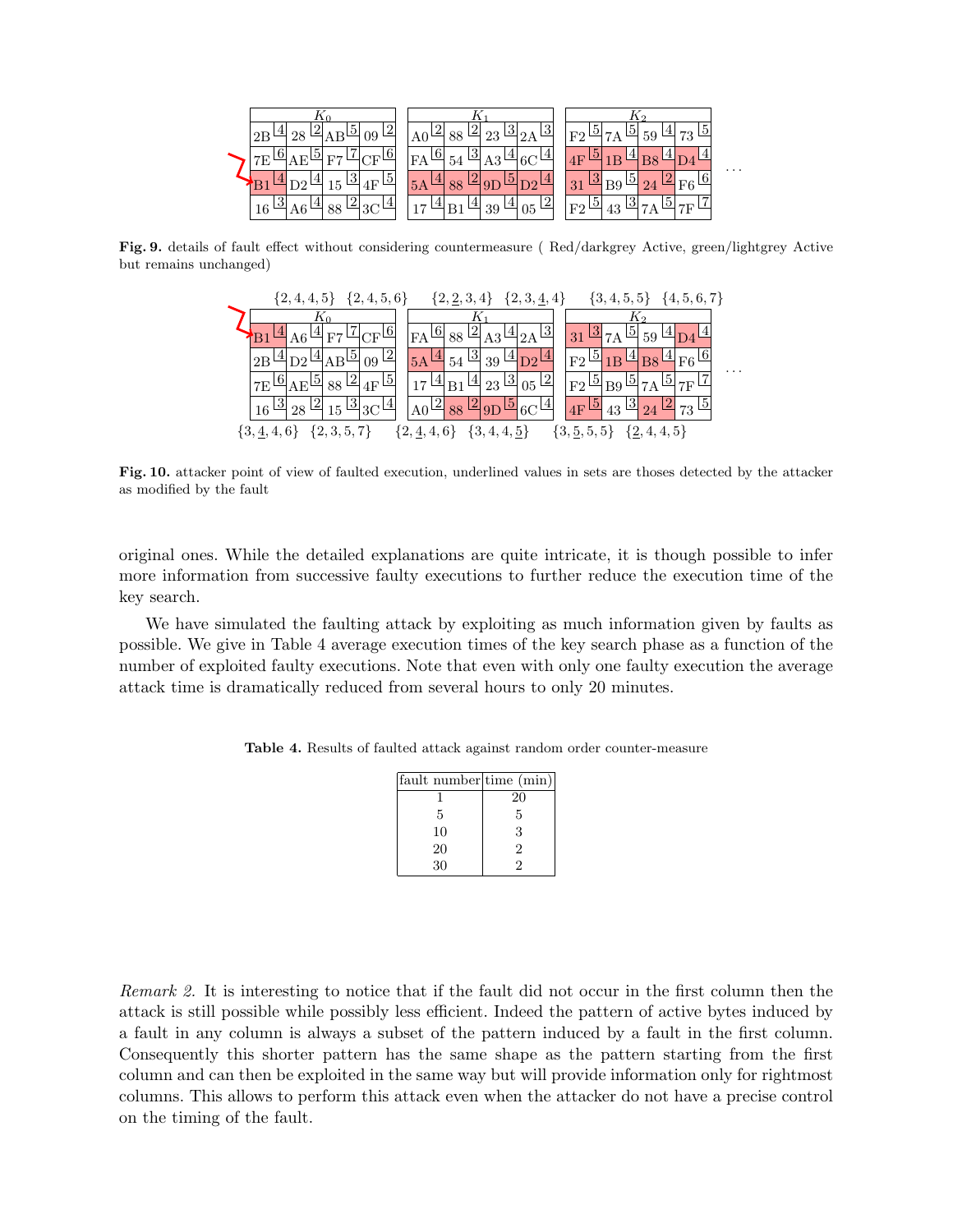### 4 Recommendations for Secure Implementations

Considering the problem of recovering a key by analysing the Hamming weights of the key bytes computed during the key expansion process, several counter-measures are proposed in the seminal contribution [8] among which the Boolean masking of the key expansion. We showed that two versions of this countermeasure with 11 and 16 bytes of mask entropy are not sufficient to prevent the key recovery when the attacker can precisely infer the Hamming weights. Our attacks on the Boolean masking also apply if the expanded key is computed once for all and there is no key expansion process computed by the device. In that case the Hamming weights can still be measured, not while the key bytes are computed but rather when they are transferred into RAM and/or used in the AddRoundKey function.

Using an hardware or an 16- or 32-bit AES implementation prevents our attacks which only apply on 8-bit software implementations. On these later devices we recommend either to implement (if ever possible) a full 176-byte key masking where all key bytes are masked by independent random values, or to combine a weaker masking with other countermeasures that reinforce its security. For example, combining one of the two masking methods considered in this paper together with the column-wise shuffling should be sufficient to prevent the attacker from obtaining enough exploitable information from the computation of the round keys itself. As for the manipulation of the key bytes in the encryption process, the combination of masking and shuffling should also be sufficient with the advantage here that the entropy of the shuffling is higher in this later case since all 16 bytes may be shuffled together instead of per chunks of four bytes. Obviously, on top of these fundamental countermeasures, any means to make it difficult to find the relevant points of interest on the side-channel trace  $-$  e.g. random delays  $-$  or to interpret the leakage in terms of Hamming weight – added signal noise – would add extra security to the AES implementation.

## 5 Conclusion

In this paper we have revisited a simple power analysis on the AES key expansion. While previous works only apply on unprotected implementations, we have considered three different countermeasures and presented efficient attacks in each scenario. In two Boolean masking cases (11-byte and 16-byte mask entropy) our attacks recover the key in a matter of seconds when a few power traces are exploited. In the case of a column-wise shuffling of the key expansion process, we have devised an attack which takes several hours on average and proposed an improved version that takes advantage of extra information provided by fault analysis so that the computation time is reduced to a few minutes.

Our attacks assume that the attacker is able to obtain correct values of the Hamming weights of the key bytes. As a future work it may be interesting to study how more difficult it would be to cope with erroneous observations.

#### Acknowledgments

Simulations presented in this paper have been partly performed on the CALI computing cluster of university of Limoges, funded by the Limousin region, XLIM, IPAM and GEIST institutes, as well as the university of Limoges.

## References

1. Eli Biham and Adi Shamir. Power Analysis of the Key Scheduling of the AES Candidates. In Second AES Candidate Conference – AES2. Rome, Italy, 1999.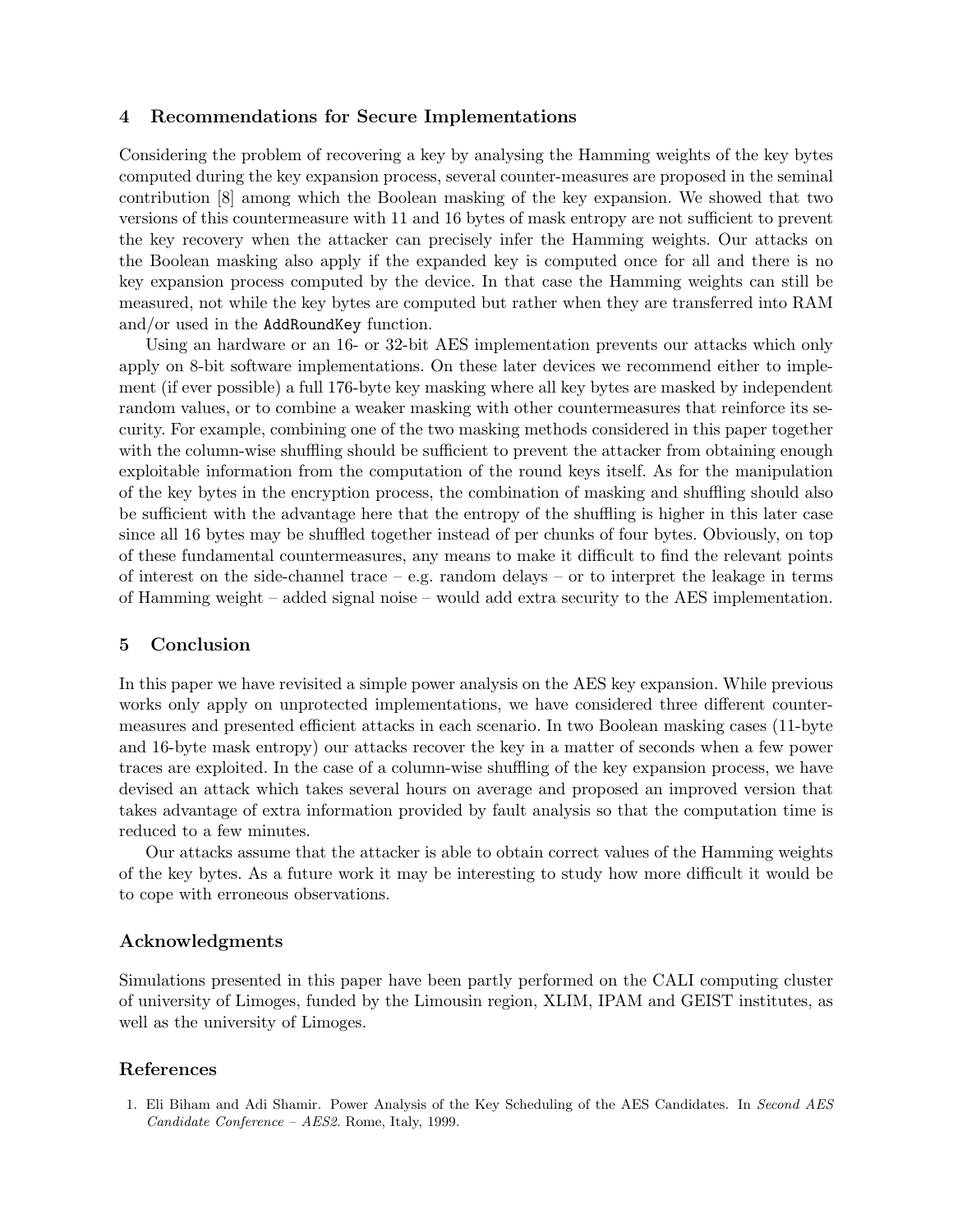- 2. Eric Brier, Christophe Clavier, and Francis Olivier. Correlation Power Analysis with a Leakage Model. In ´ Marc Joye and Jean-Jacques Quisquater, editors, Cryptographic Hardware and Embedded Systems – CHES '04, volume 3156 of Lecture Notes in Computer Science, pages 16–29. Springer-Verlag, 2004.
- 3. Suresh Chari, Josyula R. Rao, and Pankaj Rohatgi. Template Attacks. In Burton S. Kaliski, Jr, Çetin Kaya Koç, and Christof Paar, editors, Cryptographic Hardware and Embedded Systems - CHES '02, volume 2523 of Lecture Notes in Computer Science, pages 13–28. Springer-Verlag, 2003.
- 4. Benedikt Gierlichs, Lejla Batina, Pim Tuyls, and Bart Preneel. Mutual Information Analysis. In Elisabeth Oswald and Pankaj Rohatgi, editors, Cryptographic Hardware and Embedded Systems – CHES '08, volume 5154 of Lecture Notes in Computer Science, pages 426–442. Springer, 2008.
- 5. Çetin Kaya Koç and Christof Paar, editors. Cryptographic Hardware and Embedded Systems CHES '00, Second International Workshop, Worcester, MA, USA, August 17-18, 2000, Proceedings, volume 1965 of Lecture Notes in Computer Science. Springer-Verlag, 2000.
- 6. Paul C. Kocher. Timing Attacks on Implementations of Diffie-Hellman, RSA, DSS, and Other Systems. In Neal Koblitz, editor, Advances in Cryptology – CRYPTO '96, volume 1109 of Lecture Notes in Computer Science, pages 104–113. Springer-Verlag, 1996.
- 7. Paul C. Kocher, Joshua Jaffe, and Benjamin Jun. Differential Power Analysis. In Michael J. Wiener, editor, Advances in Cryptology – CRYPTO '99, volume 1666 of Lecture Notes in Computer Science, pages 388–397. Springer-Verlag, 1999.
- 8. Stefan Mangard. A Simple Power-Analysis (SPA) Attack on Implementations of the AES Key Expansion. In Pil Joong Lee and Chae Hoon Lim, editors, *Information Security and Cryptology – ICISC '02*, volume 2587 of Lecture Notes in Computer Science, pages 343–358. Springer-Verlag, 2003.
- 9. Rita Mayer-Sommer. Smartly Analyzing the Simplicity and the Power of Simple Power Analysis on Smartcards. In Koç and Paar  $[5]$ , pages  $78-92$ .
- 10. Thomas S. Messerges. Using Second-Order Power Analysis to Attack DPA Resistant Software. In Koç and Paar [5], pages 238–251.
- 11. Thomas S. Messerges, Ezzy A. Dabbish, and Robert H. Sloan. Investigations of Power Analysis Attacks on Smartcards. In WOST '99: Proceedings of the USENIX Workshop on Smartcard Technology, pages 151–162, Berkeley, CA, USA, 1999. USENIX Association.
- 12. National Institute of Standards and Technology. Advanced Encryption Standard (AES). Federal Information Processing Standard #197, 2001.
- 13. Joel VanLaven, Mark Brehob, and Kevin J. Compton. Side Channel Analysis, Fault Injection and Applications - A Computationally Feasible SPA Attack on AES via Optimized Search. In Ryôichi Sasaki, Sihan Qing, Eiji Okamoto, and Hiroshi Yoshiura, editors, Security and Privacy in the Age of Ubiquitous Computing – SEC '05, pages 577–588. Springer, 2005.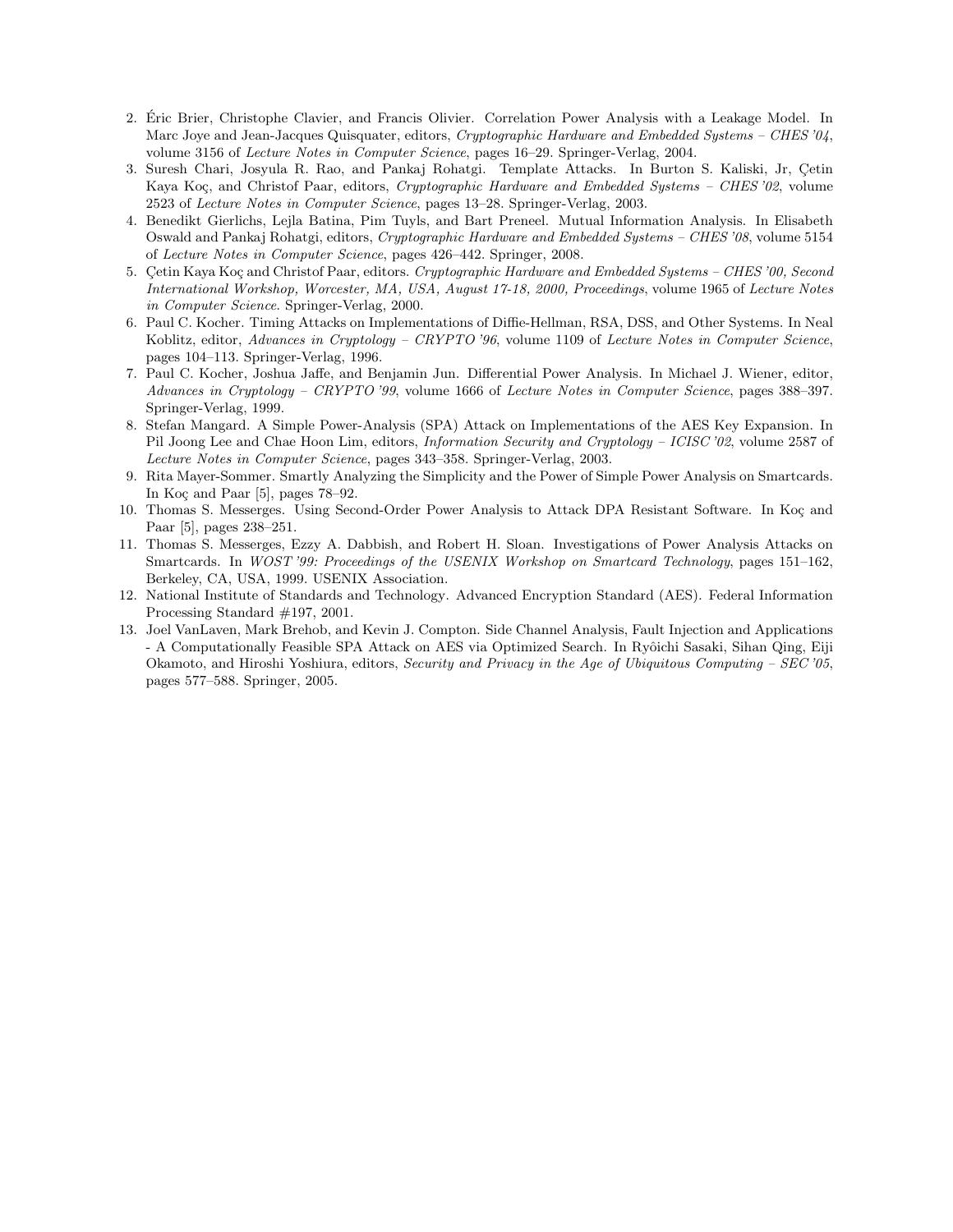#### A Generating Undistinguishable Keys Pairs

The core idea of our method comes from the observation that given a permutation  $\tau$  of  $\{0, \ldots, 7\}$ and the byte transformation  $\pi : b = (b_7 \dots b_0) \mapsto \pi(b) = (b_{\tau(7)} \dots b_{\tau(0)})$  we have HW( $\pi(b)$ ) = HW(b). Thus, a sufficient condition for K and K' to form a twin pair is that  $k'_j = \pi(k_j)$  for all  $j = 0, \ldots, 175$ . Our goal is to find K such that defining K' by  $k'_{0,i} = \pi(k_{0,i}), i = 0, \ldots, 15$ the sufficient condition propagates up to (near) the end of the expansion. As  $\pi$  is linear the sufficient condition propagates well on all linear relations. The only difficult task is to ensure the propagation of the condition also for non-linear relations. Denoting  $c_r = \{02\}^{r-1}$  the constant involved in the first non-linear relation at round  $r = 1, \ldots, 10$ , and assuming that the sufficient conditions hold up to round key  $K_{r-1}$ , they propagate to  $K_r$  provided that:

$$
k'_{r,0} = \pi(k_{r,0}) \Leftrightarrow \mathcal{S}(\pi(k_{r-1,13})) \oplus c_r = \pi(\mathcal{S}(k_{r-1,13})) \oplus \pi(c_r)
$$
\n(5)

$$
k'_{r,1} = \pi(k_{r,1}) \Leftrightarrow \mathcal{S}(\pi(k_{r-1,14})) = \pi(\mathcal{S}(k_{r-1,14}))
$$
\n(6)

$$
k'_{r,2} = \pi(k_{r,2}) \Leftrightarrow \mathcal{S}(\pi(k_{r-1,15})) = \pi(\mathcal{S}(k_{r-1,15}))
$$
\n(7)

$$
k'_{r,3} = \pi(k_{r,3}) \Leftrightarrow \mathcal{S}(\pi(k_{r-1,12})) = \pi(\mathcal{S}(k_{r-1,12}))
$$
\n(8)

The first task is to find a suitable bit permutation which maximizes the probability that these conditions hold by chance. Interestingly the probability that any condition (6) to (8) holds is as large as about  $\frac{1}{4}$  when  $\tau$  permutes only 2 bits<sup>6</sup>. This is due to the fact that  $S(\pi(x)) = \pi(S(x))$ as soon as  $\pi(x) = x$  and  $\pi(y) = y$  for  $y = S(x)$  where both fixed-point conditions hold with probability  $\frac{1}{2}$ . Finding a twin pair only necessitates that all  $k_{r-1,i}$  ( $r = 1, \ldots 10$  and  $i = 12, \ldots, 15$ ) belong the following sets:

$$
\Omega_r = \{x : S(\pi(x)) \oplus c_r = \pi(S(x)) \oplus \pi(c_r)\} \quad \text{(for } i = 13)
$$
\n
$$
\Omega = \{x : S(\pi(x)) = \pi(S(x))\} \quad \text{(for } i \in \{12, 14, 15\})
$$

It is important that either  $\Omega$  or  $\Omega_1$  contains some value x which satisfies the condition without being a fixed point for  $\pi$  otherwise K' would be equal to K. We have chosen  $\tau$  which permutes bits 0 and 6. Note that it is the only bit transposition having a non fixed point for  $\Omega$ .

The second task is to generate many key candidates which verify by construction as many sufficient conditions as possible. We devised a method that efficiently generates a large number of candidates that systematically fulfill sufficient conditions for all  $r \leq 5$ . First we make vary the twelve key bytes  $k_{1,12+n}$ ,  $k_{2,12+n}$  and  $k_{3,12+n}$   $(n = 0,\ldots,3)$  which are free except that they must all belong to their respective relevant  $\Omega$ ,  $\Omega_2$ ,  $\Omega_3$  or  $\Omega_4$  set. Due to the previous remark the number of possible choices for these bytes is lower bounded by  $(256/4)^{12} = 2^{72}$ . We also make use of the following relations among the key bytes

$$
k_{4,12+n} = k_{0,12+n} \oplus S(k_{3,12+(n+1) \mod 4}) \oplus c'_4
$$
\n(9)

$$
k_{0,8+n} = k_{0,12+n} \oplus \mathcal{S}(k_{2,12+(n+1)\text{ mod }4}) \oplus c'_3 \oplus k_{3,12+n}
$$
\n
$$
(10)
$$

$$
k_{0,4+n} = k_{0,8+n} \oplus S(k_{1,12+(n+1)\text{ mod }4}) \oplus c'_2 \oplus k_{2,12+n} \oplus S(k_{2,12+(n+1)\text{ mod }4}) \oplus c'_3 \oplus k_{3,12+n}(11)
$$

$$
k_{0,0+n} = k_{0,8+n} \oplus S(k_{0,12+(n+1)\bmod 4}) \oplus c'_1 \oplus k_{1,12+n} \oplus S(k_{1,12+(n+1)\bmod 4}) \oplus c'_2 \oplus k_{2,12+n}(12)
$$

where  $c'_r$  is defined to be  $c_r$  if  $n = 0$  and 0 otherwise. The proofs of these relations are provided in Appendix B. Considering equation (9), and knowing that  $k_{3,12...15}$  have been chosen in their respective  $\Omega$  set, one can choose values for  $k_{0,12+n}$  that belong to its  $\Omega$  set such that  $k_{4,12+n}$  also belongs to its own  $\Omega$  set. For example, given  $k_{3,14} \in \Omega$  one can find two values  $k_{0,13}$  and  $k_{4,13}$ 

 $\frac{6}{6}$  This is also true for condition (5) for a similar reason.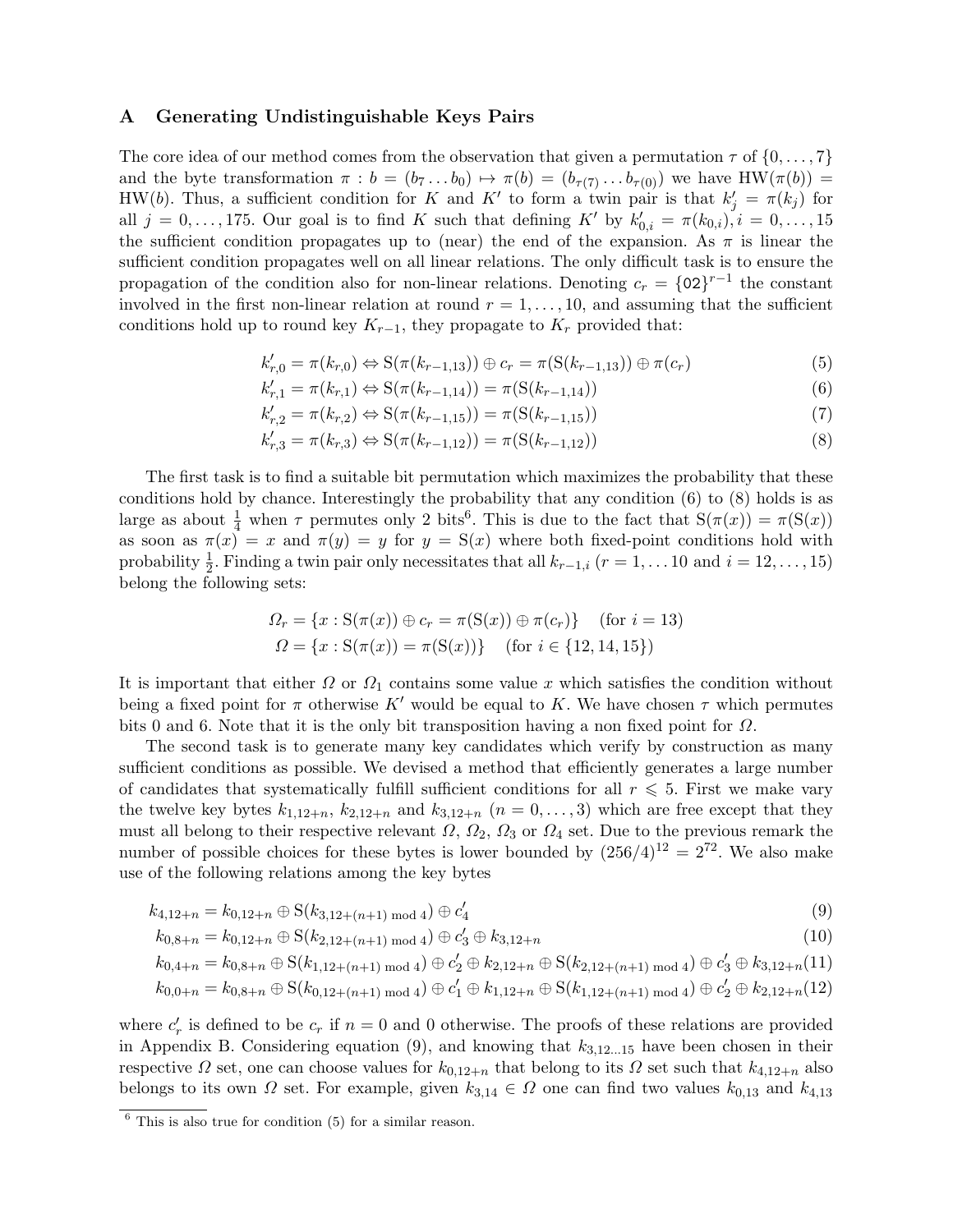which respectively belong to  $\Omega_1$  and  $\Omega_5$ . There always exists several such choices that we have tabulated though only one choice was sufficient in our implementation. Choosing  $k_{0,12+n}$  this way ensures that the sufficient conditions will be verified even for the non-linear relations involved in the computation of  $K_5$ .

The process to generate the key candidates resumes as follow: choose arbitrary value for  $k_{1,12+n}$ ,  $k_{2,12+n}$  and  $k_{3,12+n}$   $(n = 0, \ldots, 3)$  that belong to their respective relevant  $\Omega$  set, then choose values for  $k_{0,12+n}$  as explain above, and terminate the valuation of  $K = K_0$  by using equations (10) to (12) successively. For each such key K we compute  $K'$  by applying the bit transposition  $\pi$  to all its bytes. Our construction method ensures that  $k'_{r,i} = \pi(k_{r,i})$  – and so  $HW(k'_{r,i}) = HW(k_{r,i})$  – for all  $r = 0, ..., 5$ .

Generating sufficiently many key candidates, one can expect to find one for which the sufficient conditions propagate by chance over the non-linear relations up to the end of the expansion.

After having found a first winning key pair – the one given in Sect. 2 – we explored in its neighborhood and we surprisingly generated many other undistinguishable pairs much more easily that it was to find the first one. For example, keeping the values of  $k_{1,13}$ ,  $k_{1,14}$ ,  $k_{2,12}$  and  $k_{2,13}$  involved in the first key pair, we have been able to generate more than 23 millions of other undistinguishable key pairs in a few days of computation. This tend to demonstrate that pairs of keys having same Hamming weight signatures are far from being uniformly distributed, but we have not studied this behavior in more detail.

## B Proofs of Equations (9) to (12)

#### B.1 Equation (9)

Proof.

$$
k_{4,12+n} = k_{4,8+n} \oplus k_{3,12+n}
$$
  
\n
$$
= k_{4,4+n} \oplus k_{3,12+n} \oplus k_{3,8+n}
$$
  
\n
$$
= k_{4,0+n} \oplus k_{3,12+n} \oplus k_{3,8+n} \oplus k_{3,4+n}
$$
  
\n
$$
= S(k_{3,12+(n+1) \mod 4}) \oplus c'_4 \oplus k_{3,12+n} \oplus k_{3,8+n} \oplus k_{3,4+n} \oplus k_{3,0+n}
$$
  
\n
$$
= S(k_{3,12+(n+1) \mod 4}) \oplus c'_4 \oplus k_{3,4+n} \oplus k_{3,0+n} \oplus k_{2,12+n}
$$
  
\n
$$
= S(k_{3,12+(n+1) \mod 4}) \oplus c'_4 \oplus k_{2,12+n} \oplus k_{2,4+n}
$$
  
\n
$$
= S(k_{3,12+(n+1) \mod 4}) \oplus c'_4 \oplus k_{2,8+n} \oplus k_{2,4+n} \oplus k_{1,12+n}
$$
  
\n
$$
= S(k_{3,12+(n+1) \mod 4}) \oplus c'_4 \oplus k_{1,12+n} \oplus k_{1,8+n}
$$
  
\n
$$
= S(k_{3,12+(n+1) \mod 4}) \oplus c'_4 \oplus k_{0,12+n}
$$